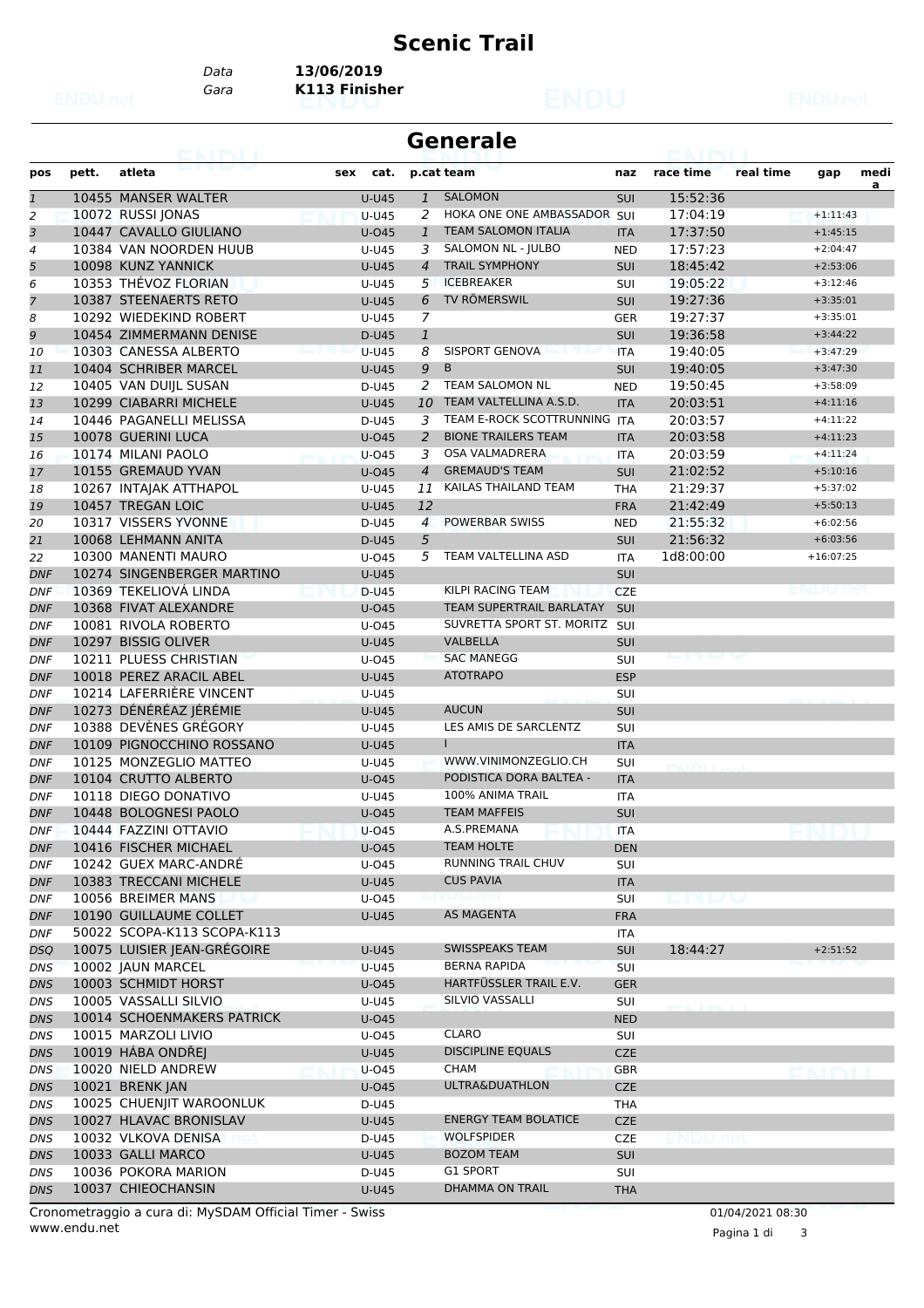## **Generale**

| pos               | pett. | atleta                                      | sex |                | cat. p.cat team                      | naz        | race time                    | real time | gap     | medi<br>a |
|-------------------|-------|---------------------------------------------|-----|----------------|--------------------------------------|------------|------------------------------|-----------|---------|-----------|
|                   |       | <b>THAWEESAK</b>                            |     |                |                                      |            |                              |           |         |           |
| DNS               |       | 10041 LERDA MICHELE                         |     | <b>U-U45</b>   |                                      | <b>ITA</b> |                              |           |         |           |
| DNS               |       | 10046 WÜRGER JOHANNES                       |     | U-045          | <b>TEMPO SPORT THALWIL</b>           | <b>AUT</b> |                              |           |         |           |
| DNS               |       | 10050 CAMENISCH THOMAS                      |     | <b>U-U45</b>   | <b>FREERUNNING</b>                   | <b>SUI</b> |                              |           |         |           |
| DNS               |       | 10051 SUKTHONG KASAMA                       |     | U-U45          | <b>DHL RUNNING CLUB</b>              | <b>THA</b> |                              |           |         |           |
| DNS               |       | 10060 GUYOT BENOIT                          |     | <b>U-U45</b>   |                                      | <b>SUI</b> |                              |           |         |           |
| DNS               |       | 10065 LYNGHOLM ALLAN                        |     | <b>U-U45</b>   | TEAM NORDICWOODCOMPANY DEN           |            |                              |           |         |           |
| <b>DNS</b>        |       | 10067 MEHL THIERRY                          |     | U-045          | <b>S&amp;S</b>                       | <b>FRA</b> |                              |           |         |           |
| DNS               |       | 10069 NADLER KURT                           |     | U-045          | SWISS ULTRA TRAIL                    | <b>SUI</b> |                              |           |         |           |
| DNS               |       | 10071 MANCUSI GUIDO                         |     | <b>U-045</b>   | ATL. OSG GUANZATE FIDAL              | <b>ITA</b> |                              |           |         |           |
| DNS               |       | 10073 DELATOUR SEBASTIEN                    |     | U-U45          |                                      | <b>FRA</b> |                              |           |         |           |
| DNS               |       | 10086 IMHOLZ BARBARA                        |     | D-045          | WWW.VELOLADE-                        | <b>SUI</b> |                              |           |         |           |
| DNS               |       | 10093 ROMY STÉPHANE                         |     | U-U45          |                                      | SUI        |                              |           |         |           |
| DNS               |       | 10103 PUGNAGHI PAOLO                        |     | <b>U-U45</b>   | 3.30 RUNNING TEAM ASD                | <b>ITA</b> |                              |           |         |           |
| <b>DNS</b>        |       | 10105 FAVA STEFANO                          |     | $U$ -045       |                                      | <b>ITA</b> |                              |           |         |           |
| DNS               |       | 10108 GOLDMANN DANIELA                      |     | D-045          |                                      | <b>GER</b> |                              |           |         |           |
| DNS               |       | 10113 GIUNZIONI DAVIDE                      |     | U-U45          |                                      | SUI        |                              |           |         |           |
| <b>DNS</b>        |       | 10114 ESPESO GAYTE FERNANDO                 |     | U-045          | <b>PICOS</b>                         | <b>ESP</b> |                              |           |         |           |
| DNS               |       | 10115 MORAVEC MAREK                         |     | U-U45          |                                      | <b>CZE</b> |                              |           |         |           |
| DNS               |       | 10123 BARTKOWSKI MARKUS                     |     | U-045          | <b>SUS PHONIX BIELEFELD 09</b>       | <b>GER</b> |                              |           |         |           |
| <b>DNS</b>        |       | 10126 ZIGERLIG DANIEL                       |     | U-U45          | G1SPORT                              | <b>SUI</b> |                              |           |         |           |
| DNS               |       | 10129 ALFIERI RAFFAELE                      |     | <b>U-U45</b>   | <b>KENØA</b>                         | <b>SUI</b> |                              |           |         |           |
| DNS               |       | 10131 BASCHIERI MICHELE                     |     | U-U45          | <b>GSO RUNNING VILLA CORTESE ITA</b> |            |                              |           |         |           |
| <b>DNS</b>        |       | 10132 STOYANOV NIKOLAY                      |     | <b>U-U45</b>   | <b>IBO RUNNING TEAM</b>              | <b>BUL</b> |                              |           |         |           |
| DNS               |       | 10134 VELLA CARMEL                          |     | U-045          | <b>GOZO ATHLETIX</b>                 | MLT        | <b>BOTHERS III</b>           |           |         |           |
| <b>DNS</b>        |       | 10137 CALDELARI TENNESSEE                   |     | <b>U-U45</b>   | <b>LAGHETTO TEAM</b>                 | <b>SUI</b> |                              |           |         |           |
| <b>DNS</b>        |       | 10141 ROCCHETTI ARIANNA                     |     | D-U45          | NEVER STOP RUN ASD                   | <b>ITA</b> |                              |           |         |           |
| DNS               |       | 10143 SIMONE ANGELO                         |     | <b>U-045</b>   | <b>CANIGONFI</b>                     | <b>ITA</b> |                              |           |         |           |
| DNS               |       | 10144 ZAMBRZYCKA EWA                        |     | D-U45          | I DONT KNOW YET :)                   | <b>POL</b> |                              |           |         |           |
| DNS               |       | 10145 ROZNER ARTUR                          |     | <b>U-U45</b>   | <b>STILL CREATING</b>                | <b>POL</b> |                              |           |         |           |
| DNS               |       | 10150 BONANOMI EMANUEL                      |     | U-U45          |                                      | ITA        |                              |           |         |           |
|                   |       | <b>MORRIS</b>                               |     |                |                                      |            |                              |           |         |           |
| DNS               |       | 10157 STORM HILMER                          |     | U-045          | <b>DULK</b>                          | <b>DEN</b> |                              |           |         |           |
| DNS               |       | 10158 CARCANO MARTINO                       |     | U-U45          |                                      | SUI        |                              |           |         |           |
| <b>DNS</b>        |       | 10162 DECHELETTE FRANCK                     |     | U-045          | SPEEDY CLUB DE PROVENCE              | <b>FRA</b> |                              |           |         |           |
| DNS               |       | 10166 GACZYNSKI RAFAL                       |     | U-U45          |                                      | POL        |                              |           |         |           |
| DNS               |       | 10168 ORIOLO ALESSANDRO                     |     | <b>U-U45</b>   | 100% ANIMA TRAIL ASD                 | <b>ITA</b> |                              |           |         |           |
| DNS               |       | 10170 STRAKOVA ANNA                         |     | D-045          | <b>CZECH SKYRUNNING TEAM</b>         | CZE        |                              |           |         |           |
| DNS               |       | 10171 DEEDECHA SATIT                        |     | <b>U-U45</b>   | PRAYATT RUNNER                       | THA        |                              |           |         |           |
| DNS               |       | 10175 PIZZAGALLI CLAUDIO                    |     | U-045          | <b>ASP FALCHI LECCO</b>              | ITA        |                              |           |         |           |
| DNS               |       | 10179 BOSSINI LUCA                          |     | <b>U-U45</b>   | <b>BIONE TRAILERS TEAM</b>           | <b>ITA</b> |                              |           |         |           |
| DNS               |       | 10200 OTSUKA MUNEHIRO                       |     | U-U45          | MITOISHIKAWASOUYUUKAI                | JPN        |                              |           |         |           |
| DNS               |       | 10202 TUCCI SIMONE                          |     | U-U45          | <b>LIBERO</b>                        | <b>ITA</b> |                              |           |         |           |
| <b>DNS</b>        |       | 10204 MARFURT DOMINIK                       |     | <b>U-U45</b>   | LSVBASEL                             | <b>SUI</b> |                              |           |         |           |
| <b>DNS</b>        |       | 10213 REGL WALTER                           |     | U-045          | LCAV JODL PACKAGING                  | <b>AUT</b> |                              |           |         |           |
| DNS               |       | 10221 CASALA CHARLES-HENRI                  |     | U-U45          | <b>BRAINLESS</b>                     | <b>FRA</b> |                              |           |         |           |
| DNS               |       | 10233 ELLUL CELAINE                         |     | D-U45          | <b>TEAM MALTA</b>                    | <b>MLT</b> |                              |           |         |           |
| DNS               |       | 10234 CANEPA MARCO                          |     | U-U45          |                                      | ITA        |                              |           |         |           |
| DNS               |       | 10235 MACDONALD MIKE                        |     | U-U45          | <b>BLACKTIP RUNNERS</b>              | <b>GBR</b> |                              |           |         |           |
| DNS               |       | 10236 SANDIANO RUBEN                        |     | U-045          | <b>RUNNING CONSEILS</b>              | ARG        |                              |           |         |           |
| <b>DNS</b>        |       | 10240 SCHNEIDER UELI                        |     | U-045          | MENTIGSLÄUFER                        | <b>SUI</b> |                              |           |         |           |
| <b>DNS</b>        |       | 10241 DINSE ORIANE                          |     | D-U45          | THISISORIANE                         | <b>FRA</b> |                              |           |         |           |
| DNS               |       | 10247 DAVID SLUTSKY                         |     | U-045          | <b>SUMMIT RUNNING AND</b>            | <b>ISR</b> |                              |           |         |           |
| DNS               |       | 10250 PACKER IGNACIO                        |     | U-045          | ALIGALI                              | SUI        |                              |           |         |           |
|                   |       | 10259 PACE KARL                             |     | <b>U-U45</b>   |                                      | <b>MLT</b> | <b>PERMIT BALLAS DE L'AR</b> |           |         |           |
| DNS               |       |                                             |     |                | CZSA                                 |            |                              |           |         |           |
| DNS<br><b>DNS</b> |       | 10262 BRENKOVA MARIE<br>10276 HERGER URSULA |     | D-U45<br>D-045 | <b>SMRUN</b>                         | CZE        |                              |           |         |           |
|                   |       |                                             |     |                |                                      | <b>SUI</b> |                              |           |         |           |
| DNS               |       | 10278 VITIELLO CLAUDIO                      |     | <b>U-U45</b>   | POLISPORTIVA CARUGATE                | <b>ITA</b> |                              |           |         |           |
| DNS               |       | 10288 GROSSRIEDER FABRICE                   |     | <b>U-U45</b>   | TRAILER DU ZIBIA                     | <b>SUI</b> |                              |           |         |           |
| DNS               |       | 10289 THIBAULT DANIEL                       |     | U-045          | <b>ENTRAID 49</b>                    | <b>FRA</b> |                              |           |         |           |
| DNS               |       | 10293 JONES DICK                            |     | $U$ -045       | <b>TEAM LIKEYS</b>                   | <b>GBR</b> |                              |           |         |           |
| DNS               |       | 10295 DEPAOLI PAOLO                         |     | U-045          | TRM TEAM                             | ITA        | enpone                       |           |         |           |
| DNS               |       | 10301 SHEVCHENKO ROSTYSLAV                  |     | U-U45          | <b>HAMBURG RUNNERS</b>               | <b>UKR</b> |                              |           |         |           |
| DNS               |       | 10304 BONGIO FABIO                          |     | U-045          | TEAM VALTELLINA ASD                  | ITA        |                              |           |         |           |
|                   |       |                                             |     |                |                                      |            |                              |           | enimi'i |           |

www.endu.net Cronometraggio a cura di: MySDAM Official Timer - Swiss 01/04/2021 08:30

Pagina 2 di 3